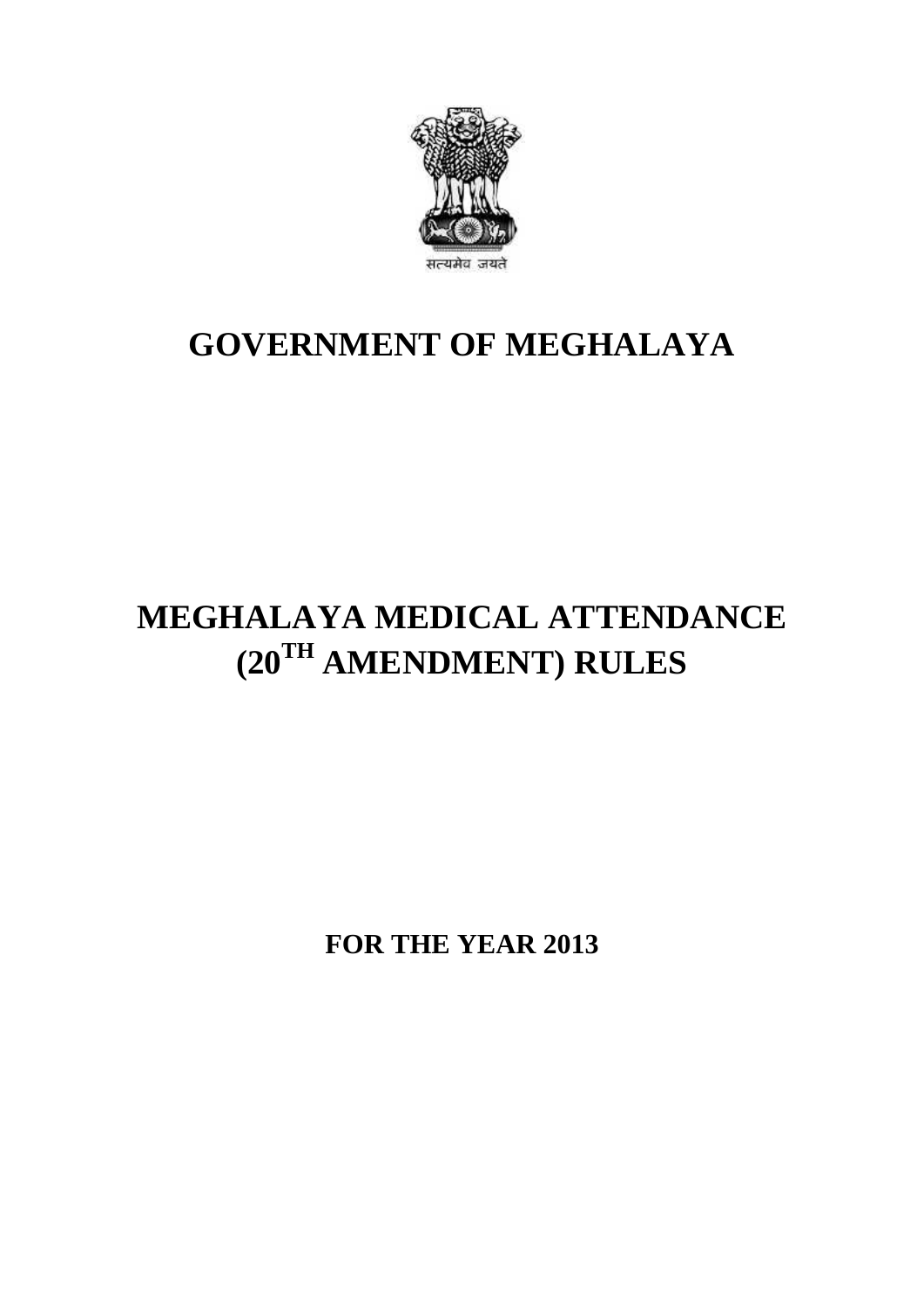### **GOVERNMENT OF MEGHALAYA HEALTH AND FAMILY WELFARE DEPARTMENT**

#### **….**

#### ORDERS BY THE GOVERNOR

#### **NOTIFICATION**

#### The 27th August, 2013

**No.Health.267/2009/Pt//5**.—In exercise of the powers conferred by the proviso to Article 309 Mo.<br>309 of the Constitution, the Governor of the powers conferred by the proviso to Article<br>309 of the Constitution, the Governor of Meghalaya is pleased to make the following Rules,<br>309 of the Constitution, the Govern The 27th August, 2013<br> **No.Health.267/2009/Pt//5**.—In exercise of the powers conferred by the proviso to Article<br>
309 of the Constitution, the Governor of Meghalaya is pleased to make the following Rules,<br>
to amend the Meg principal rules) with immediate effect and until further order: **Health.267/2009/Pt//5.**—In exercise of the powers conferred by the proviso to Article<br>of the Constitution, the Governor of Meghalaya is pleased to make the following Rules,<br>mend the Meghalaya Medical Attendance Rules, 198

(a) all rules) with immediate effect and until furthe<br> **Short title and commencement** :- (i) These<br>
Medical Attendance (20<sup>th</sup> Amendment) Rules,<br>
(ii) They shall come into force at once

- 2. **Amendment of Rule 3 (g)** :- In Rule 3 of the Meghalaya Medical Attendance (20<sup>th</sup> Amendment) Rules, 2013.<br>
2. **Amendment of Rule 3 (g)** :- In Rule 3 of the Meghalaya Medical Attendance Rules, 1981 (hereinafter referre 1981 (hereinafter referred to as the Principal rules) under the existing clause (g) (i), (ii), (iii) and sub-clause (a), (b), (c) and (d) the following may be substituted/modified, namely:-
	- (i) "Wife may also include judicially separated wife.
	- (ii) "Parents" to also include "Step-parents" and adopted parents.

In case of adopted parents the real parents are to be excluded. Also, only the legal first wife of the adopted father to be included as family member. A female Government employee may opt to include either her parents or her "Parents" to also include "Step-parents" and adopted parents.<br>In case of adopted parents the real parents are to be excluded. Also, only the legal first wife of the adopted father to be included as family member. A female

(iii) "Unmarried daughters" not exceeding 25 years in age to be modified as:

"Till she starts earning or get married, whichever is earlier, irrespective of agelimit. Also to include widowed daughters and dependent divorced/separated daughters irrespective of age-limit.

- (iv) "Son" till he starts earning or attains the age of 25 years, whichever is earlier.
- (v) "Son" suffering from permanent disability of any kind (Physical or mental) with no age-limit.
- (vi) "Unmarried sisters" including widowed sisters solely dependent, without agelimit. with no age-ilm<br>
(vi) <br>
"Unmarried sist<br>
limit.<br>
(vii) Minor brothers.
-